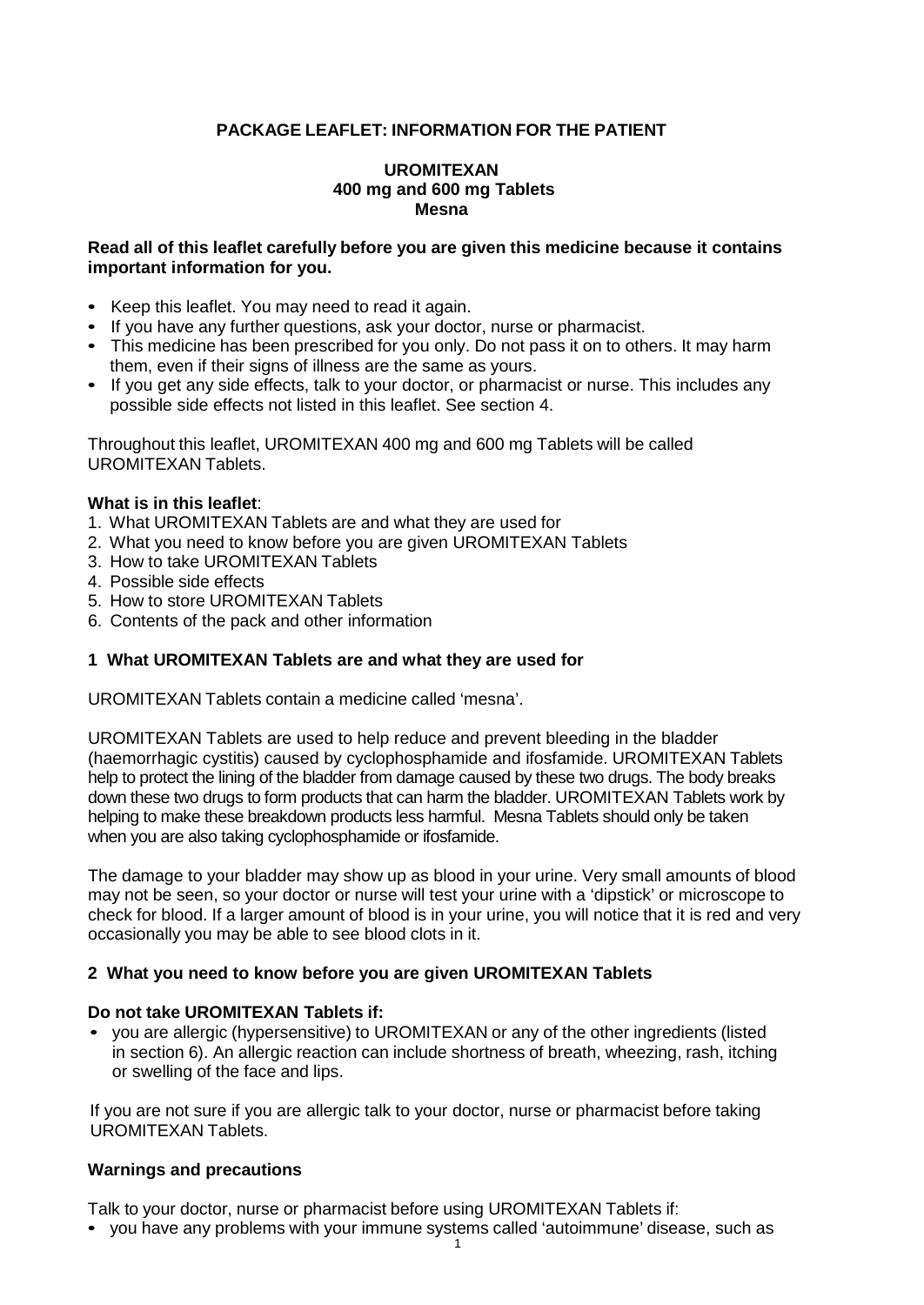rheumatoid arthritis or lupus, where your body's immune system attacks itself. Patients with an autoimmune disease treated with cyclophosphamide and UROMITEXAN could have an increased risk of allergic (hypersensitivity) reactions.

• you have experienced any side effects in the past when given a thiol-containing compound as there could be an increased risk of experiencing side-effects with UROMITEXAN. Examples of thiol-containing medicines are amifostine (used to reduce the toxicity of some chemotherapy products), penicillamine (used to treat rheumatoid arthritis) and captopril (used to treat hypertension or heart failure).

If any of these applies to you your doctor will only give you UROMITEXAN following careful consideration of the risks and benefits to you.

### **Using other medicines**

UROMITEXAN Tablets are taken with ifosfamide and cyclophosphamide. They do not react with these medicines, and are not known to react with any others.

However, always tell your doctor, nurse or pharmacist if you are taking or have recently taken any other medicines. This includes medicines you have obtained without a prescription.

### **Pregnancy, breast-feeding and fertility**

UROMITEXAN Tablets are only taken with ifosfamide and cyclophosphamide. If you are pregnant and your doctor thinks that you need treatment with these medicines, you will also need to have UROMITEXAN. Discuss pregnancy with your doctor before having this medicine.

Do not breast-feed while being treated with these medicines.

#### **Tests while you are taking UROMITEXAN Tablets**

UROMITEXAN does not prevent the damage to the lining of the bladder in all patients. Your doctor or nurse will want to check your urine regularly for blood with a special 'dipstick' or look at it under a microscope.

Tell your doctor, nurse or pharmacist if you are having any other urine tests because your medicines can affect the results. 'Dipstick' and other types of tests frequently used to monitor diabetes can be used to detect 'ketones' or Vitamin C levels in your urine. UROMITEXAN can interfere with these types of urine tests.

UROMITEXAN can also interfere with the results of laboratory blood tests for the creatine phosphokinase (CPK) enzyme. Your doctor or nurse are aware of this interference and different test methods will be used while you are receiving UROMITEXAN.

#### **UROMITEXAN with food, drink and alcohol**

Food does not affect the absorption and urinary elimination of UROMITEXAN.

#### **Driving and using machines**

Some of the side effects of treatment with UROMITEXAN might affect your ability to drive and use machines safely. Your doctor will decide if it is safe for you to do so.

#### **Important information about some of the ingredients of UROMITEXAN Tablets**

This medicine contains lactose, which is a type of sugar. If you have ever been told by a doctor that you have an intolerance to some sugars, talk to your doctor before taking this medicine.

#### **What to do if you see a different doctor, or have to go to hospital**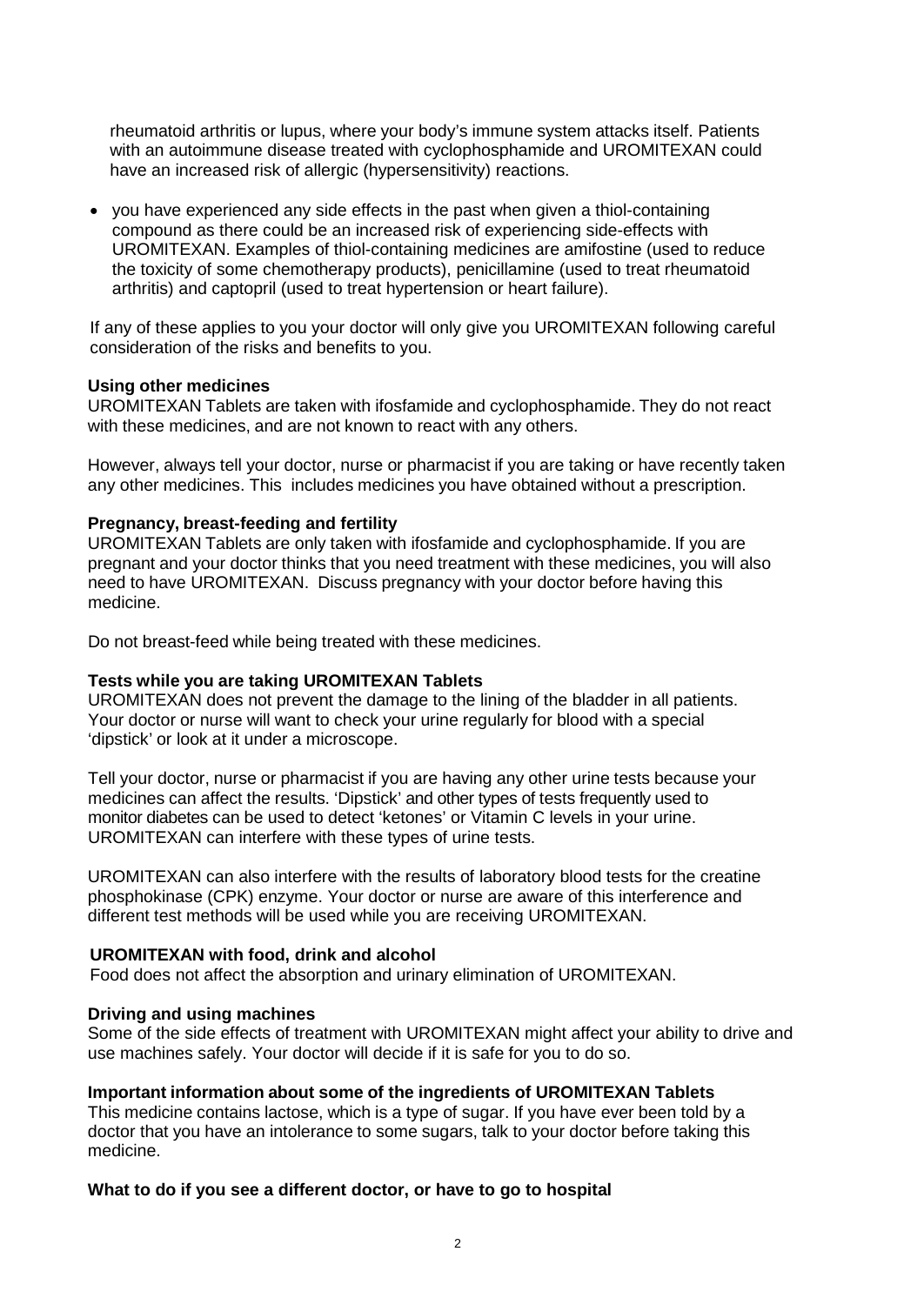If you see any other doctor or have to go to hospital for any reason, tell them what medicines you are taking. Do not take any other medicines unless your doctor knows you are taking UROMITEXAN.

# **3 How to take UROMITEXAN Tablets**

# **Taking this medicine**

- Take this medicine by mouth.
- You can take the tablets with or without food.
- While you are taking UROMITEXAN Tablets you should drink enough fluid every day to maintain a urine output of 100 ml per hour.
- This helps to dilute your urine and keeps a good flow of urine. It will help to protect your bladder.

You should pass urine (empty your bladder) as normal when you need to. Do not try to change your usual pattern.

## **The recommended usual dose**

- Your doctor will decide how much of the medicine you will need and when you will need to take it. Always take the medicine exactly as your doctor tells you.
- The dose will depend on:
	- the dose and timing of your treatment with ifosfamide or cyclophosphamide
	- if ifosfamide or cyclophosphamide is being given to you as tablets or injection
	- if you suffer from water infections (urinary tract infections)
	- if you have ever had signs of bladder damage from ifosfamide or cyclophosphamide before
	- if you have had radiation therapy near your bladder.

# **Use in children**

Children generally urinate more frequently than adults. For children your doctor may need to shorten the interval between doses and/or increase the number of individual doses.

## **If you are not sure how to take your tablets, ask your doctor, nurse or pharmacist.**

## **If you take more UROMITEXAN Tablets than you should**

If you take too many tablets, or if a child has swallowed any of your tablets, talk to a doctor or go to a hospital straight away. Always take the labelled medicine container with you whether or not there is any medicine left.

Taking too much of UROMITEXAN can cause symptoms such as nausea, vomiting, abdominal pain, diarrhoea, headache, fatigue, limb and joint pains, rash, flushing, low blood pressure, slow or irregular heartbeat, feeling of pins and needles like tingling, fever, and breathing difficulties.

A specific antidote treatment for UROMITEXAN overdose is not known.

## **If you forget to take UROMITEXAN Tablets**

It is very important to take UROMITEXAN Tablets at the times your doctor has told you:

• these times will have been carefully worked out to make sure that your bladder is fully protected against damage.

If you do forget to take your tablets, take them as soon as you remember, and talk to your doctor or go to your nearest hospital immediately for advice.

If you have any further questions on the use of this medicine, ask your doctor, pharmacist or nurse.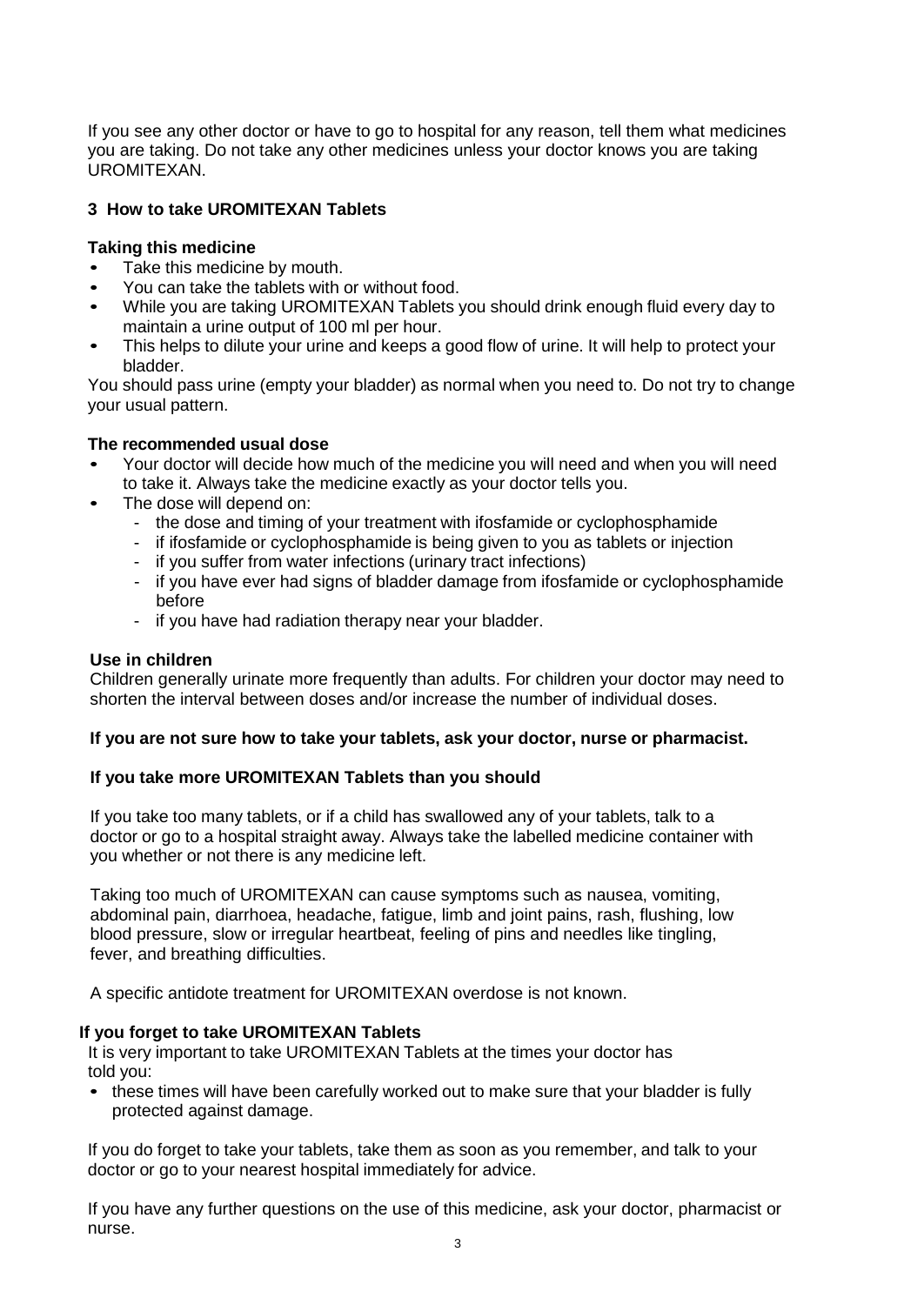# **4 Possible side effects**

Like all medicines, this medicine can cause side effects, although not everybody gets them.

Some of these side effects may be caused by cyclophosphamide or ifosfamide rather than UROMITEXAN, as they are always taken together.

## **Tell your doctor straight away, if you notice any of the following side effects, you may need urgent medical attention:**

- The most severe adverse reactions associated with use of Mesna are:
	- Anaphylaxis. Signs of this would be shortness of breath, wheezing, rash, itching or swelling of the face and lips (hypersensitivity). Severe allergic reactions could lead to difficulty in breathing or shock, with a possible fatal outcome (anaphylactic shock, anaphylactic/anaphylactoid reaction).
- Stevens-Johnson syndrome or toxic epidermal necrolysis which are life threatening conditions which cause:
	- rash,
	- ulcers,
	- sore throat,
	- fever,
	- conjunctivitis,
	- blistering of the skin.
	- Drug rash with eosinophilia and systemic symptoms (DRESS) which is a life threatening hypersensitivity reaction to drugs which can cause:
		- rash,
		- fever,
		- pain and swelling of internal organs,
		- swollen and tender lymph nodes,
		- changes in blood cells (eosinophilia).
- The most frequently occurring adverse reactions associated with use of UROMITEXAN, are:
	- feeling sick, headache, diarrhoea,
	- fever, flushing, rash,
	- waves of sudden abdomen or stomach pain (colic),
	- light headedness, lack of energy, tiredness,
	- flu-like illness.

If you are actually sick (vomit) after taking UROMITEXAN Tablets, you may need to have UROMITEXAN by injection instead.

#### **Other possible side effects include:**

Blood and Lymphatic System

- swollen/enlarged lymph nodes (lymphadenopathy).
- decrease in the number of cells in your blood:
	- of red and white blood cells, as well as platelets (pancytopenia),
	- of white cells which fight infection (leukopenia, lymphopenia),
	- of platelets which help your blood clot (thrombocytopenia),
- abnormally high amounts of eosinophils, type of white blood cell produced in the bone
- marrow, either the blood or in body tissues (eosinophilia).

Metabolism and Nutrition

• decreased appetite,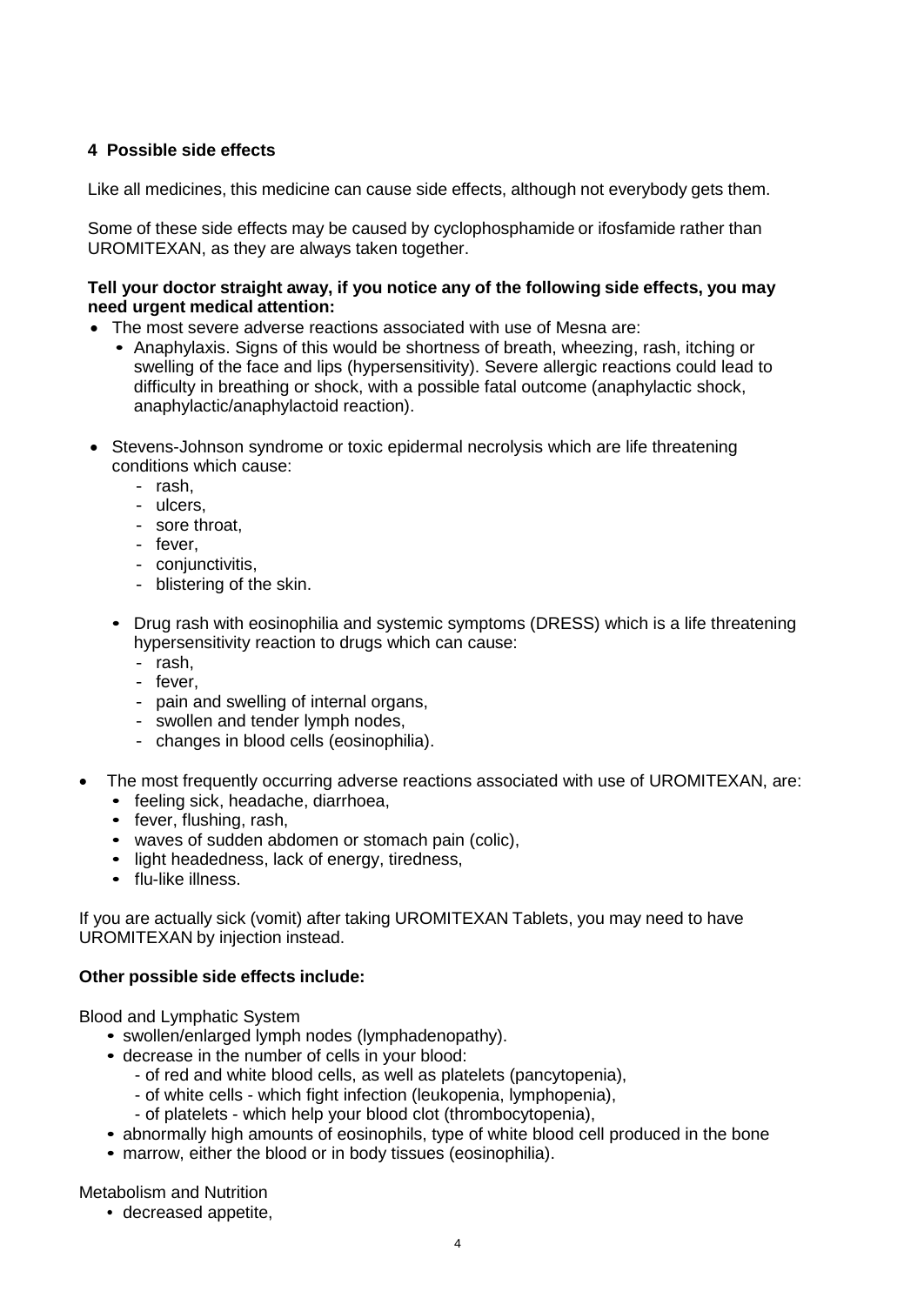• feeling dehydrated.

**Psychiatric** 

- insomnia,
- nightmares.

Nervous System

- dizziness,
- fainting (syncope),
- sensation of tickling, tingling, burning, pricking (paresthesia),
- increased or abnormally painful sensitivity to touch (hyperesthesia),
- reduced sensitivity to touch (hypoesthesia),
- disturbance in paying attention,
- fits (convulsions).

Eyes

- blurred sight,
- sensitivity to light,
- inflammation of the eye (conjunctivitis),
- swelling around the eyes (periorbital oedema).

Heart and Circulation

- changes in the electrical patterns of your heart seen as abnormal ECG heart tracing patterns,
- sensation that you have a "pounding" heartbeat (palpitation),
- rapid heartbeat (tachycardia),
- low or high blood pressure (hypotension, hypertension).

## Lungs

- nasal congestion,
- cough,
- severe, sharp pain when breathing in (pleuritic pain),
- dry mouth,
- difficulty in breathing or wheezing (bronchospasm),
- shortness of breath (dyspnea),
- vocal cord discomfort (laryngeal discomfort),
- nosebleeds (epistaxis),
- severe difficulty breathing (respiratory distress),
- decrease levels of oxygen in your body (hypoxia, oxygen saturation decreased),
- rapid breathing (tachypnea)
- coughing up blood or bloody sputum (hemoptysis).

## Digestive system

- irritation of the lining of the mouth and digestive system (mucosal irritation),
- flatulence,
- burning pain in the area of the stomach,
- constipation,
- bleeding gums,
- inflammation of the lining of your mouth including ulcers (stomatitis),
- bad taste in mouth,

# Liver

- increased levels of certain proteins produced by your liver called enzymes (increased transaminases). Your doctor will do blood tests to test for these,
- inflammation of the liver which can cause jaundice, weight loss and malaise (hepatitis).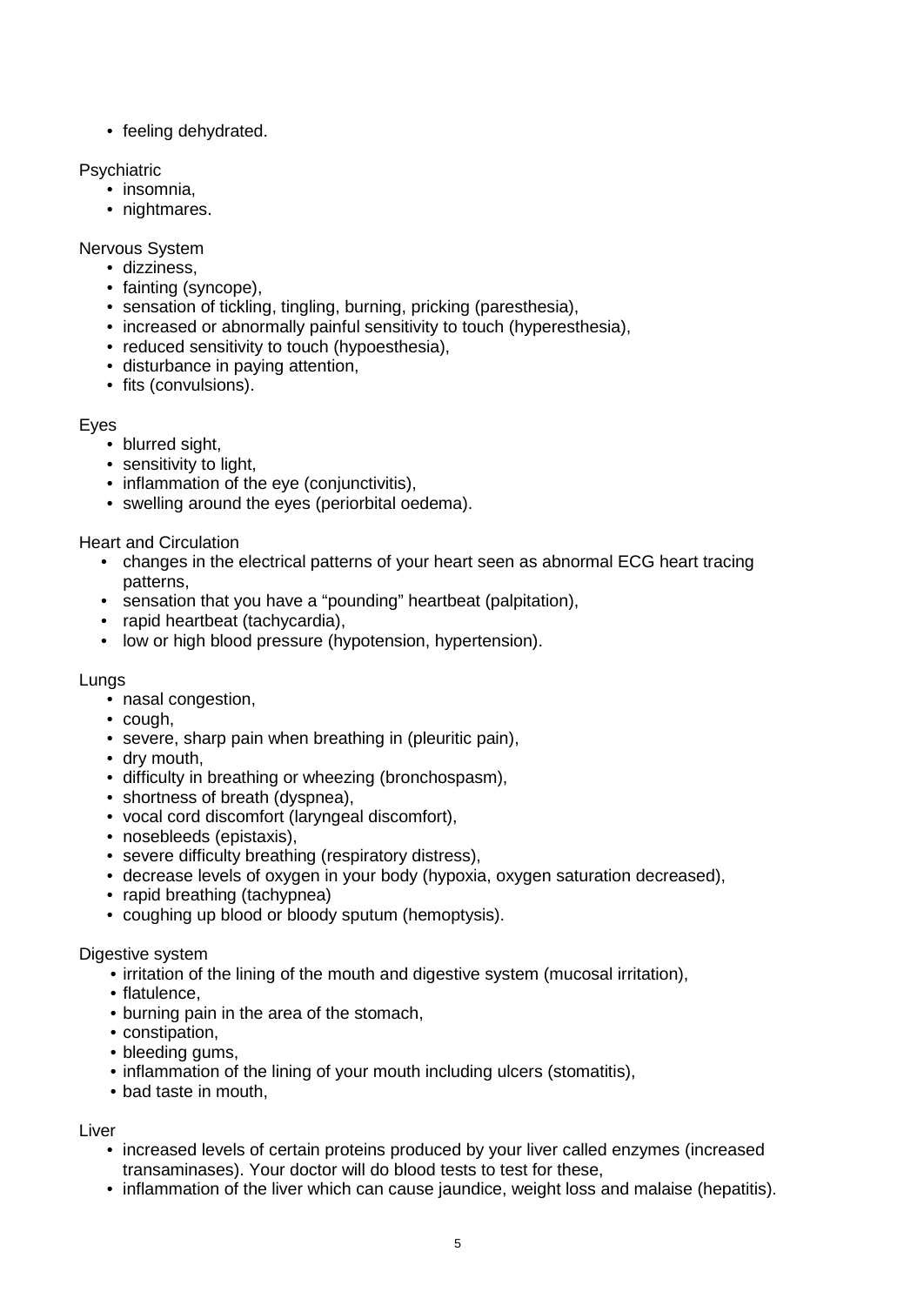Skin and Subcutaneous Tissue

- itching (pruritus),
- excessive sweating (hyperhidrosis),
- itchy, red rash which can develop in to sores (erythema multiforme, erythema),
- ulceration or blistering,
- swelling of the deeper layers of the skin, caused by a build-up of fluid (angioedema),
- skin rash notable for pale red, raised, itchy bumps (urticaria),
- burning sensation.

Musculoskeletal and Connective Tissue

- muscle or joint pain (myalgia, arthralgia),
- back pain,
- pain in hands or feet (pain in extremity),
- jaw pain.

Renal and Urinary

- painful urination (dysuria),
- kidney failure (acute renal failure).

General Disorders and Administrative Site Conditions

- chills (rigors),
- chest pain,
- swelling of the face ( face oedema),
- swelling of tissues, usually in the lower limbs, due to the accumulation of fluids (oedema peripheral),
- muscle weakness (Asthenia).

Investigations

• abnormal test results for measurements of blood clotting.

## **Reporting of side effects**

If you get any side effects, talk to your doctor, pharmacist or nurse. This includes any possible side effects not listed in this leaflet. You can also report side effects directly via HPRA Pharmacovigilance, Earlsfort Terrace, IRL - Dublin 2; Tel: +353 1 6764971 Fax: +353 1 6762517 Website: www.hpra.ie E-mail: medsafety@hpra.ie.

By reporting side effects you can help provide more information on the safety of this medicine.

## **5 How to store UROMITEXAN Tablets**

• Keep this medicine out of the sight and reach of children.

• Do not use this medicine after the expiry date which is stated on the label after EXP.

The expiry date refers to the last day of that month.

Medicines should not be disposed of via wastewater or household waste. If you have some tablets left over, take them back to your hospital. These measures will help protect the environment.

#### **6 Contents of the pack and other information What UROMITEXAN Tablets contains**

- The active substance is mesna and each film-coated tablet contains 400 mg or 600 mg.
- The other ingredients are: lactose monohydrate, microcrystalline cellulose, dibasic calcium